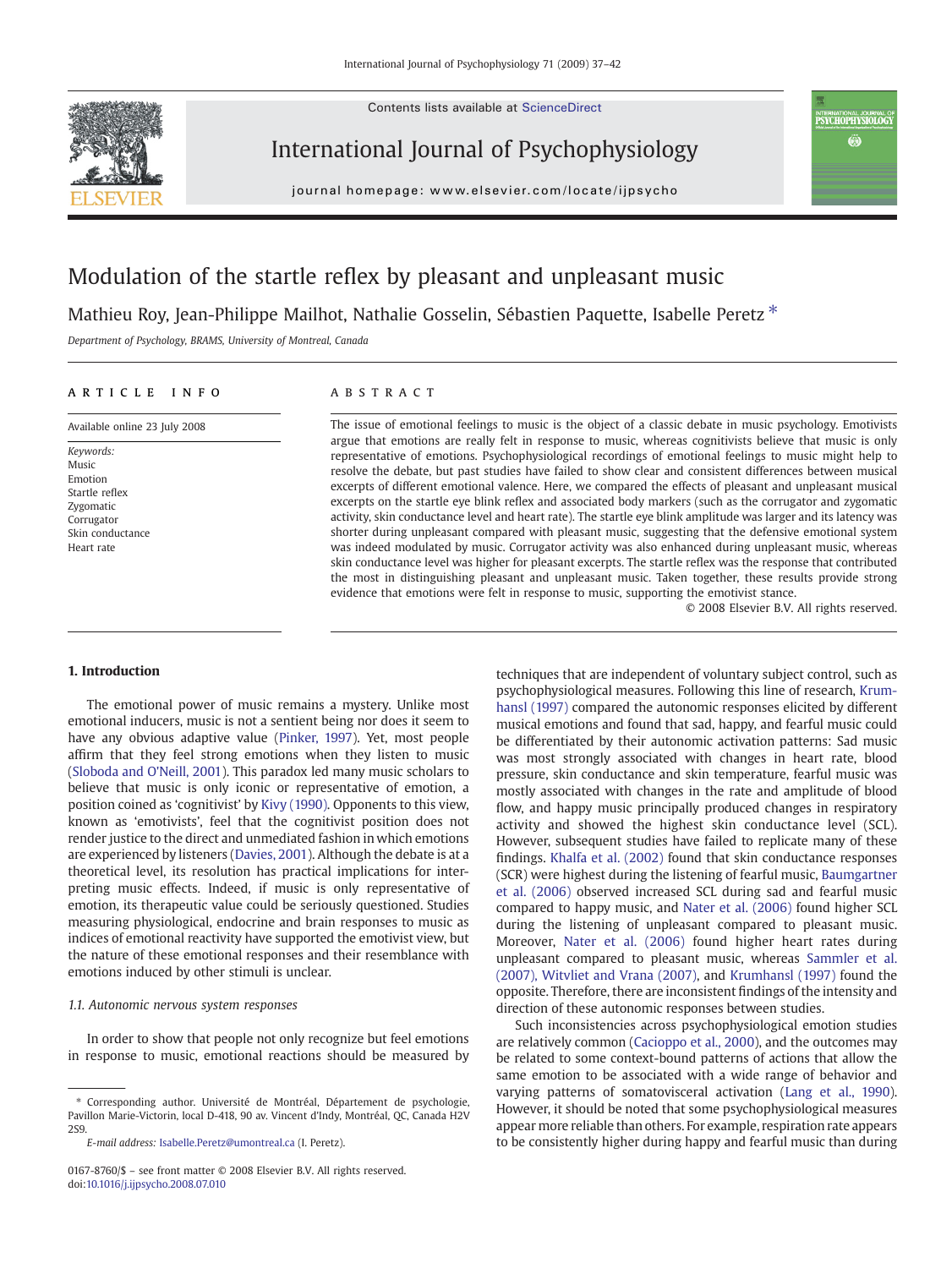sad music ([Baumgartner et al., 2006; Etzel et al., 2006; Krumhansl,](#page--1-0) [1997; Nyklicek et al., 1997](#page--1-0)), although this effect may reflect differences in arousal that differentiate happiness and fear from sadness, and not musical emotions per se ([Nyklicek et al., 1997\)](#page--1-0). Indeed, cognitive theories of emotion have criticised the use of autonomic measures as indexes of felt emotions due to the non-specific nature of arousal ([Schacter and Singer, 1962](#page--1-0)). For example, high arousal characterizes both fear and happiness. Moreover, in music, arousal is known to be mainly driven by its tempo ([Gomez and Danuser, 2007](#page--1-0)). The fact that respiration rate has been linked to tempo through what appears to be a general entrainment mechanism further contributes to discredit respiration rate as a clear index of musical emotions [\(Etzel et al.,](#page--1-0) [2006](#page--1-0)). Although tempo is one of the main determinants of musical emotions, musical emotions depend on many other factors than simple tempo perception [\(Peretz et al., 1998](#page--1-0)). Thus, until the context-bound patterns of action that affect the autonomic responses to musical emotions understood and controlled, more specific measures of emotional reactions to music are needed to convince the sceptical cognitivist that music effectively induces emotions in the listener.

#### 1.2. Hormonal responses

Neuroendocrine and hormonal responses constitute yet another type of involuntary response that can be linked to emotional feelings. Contrary to physiological responses, some hormones can be more readily associated with positive or negative emotion ([Barak, 2006](#page--1-0)), such as cortisol with stress and negative emotions, or immunoglobin A (S-IgA) with relaxation and positive emotions [\(Watanuki and Kim,](#page--1-0) [2005](#page--1-0)). A few studies have found that listening to relaxing and pleasant music was associated with lower levels of cortisol ([Khalfa et al., 2003;](#page--1-0) [Miluk-Kolasa et al., 1994](#page--1-0)), lower plasmatic levels of β-endorphins ([McKinney et al., 1997\)](#page--1-0) and higher mu-opiate receptor expression ([Stefano et al., 2004](#page--1-0)). However, those studies only compared music with a silent control condition. Therefore, the observed effect may be attributed to non-emotional aspects of the musical condition, such as distraction. Indeed, when two musical conditions are compared, no differences were found between music inducing positive or negative moods on levels of cortisol [\(Clark et al., 2001](#page--1-0)), nor between up- or down-lifting musical excerpts on levels of S-Iga, dopamine, norepinephrenine, epinephrine or number of lymphocites ([Hirokawa and](#page--1-0) [Ohira, 2003](#page--1-0)), suggesting that the differences previously observed were mainly related to non-specific aspects of the task. One exception is the study by [Gerra et al. \(1998\)](#page--1-0), who observed higher levels of βendorphins, adrenocorticotropic hormone (ACTH), cortisol, norepinephrine and growth hormone in youngsters listening to technomusic compared to classical music. However, these changes in neuroendocrine responses appeared to be mainly linked to the high arousal induced by the techno-music, combined with the noveltyseeking temperament of the participants. Neuroendocrine responses, although promising, appear to have the same limitations as autonomic responses.

#### 1.3. Brain imaging

Brain imaging techniques provide yet another way to measure emotional reactions objectively. Studies using such techniques have shown that pleasant emotional reactions to music activate regions previously known to be involved in approach-related behaviors, such as the prefrontal cortex [\(Blood and Zatorre, 2001; Blood et al., 1999;](#page--1-0) [Koelsch et al., 2006; Menon and Levitin, 2005](#page--1-0)), periacqueductal gray matter [\(Blood and Zatorre, 2001](#page--1-0)), and the nucleus accumbens [\(Blood](#page--1-0) [and Zatorre, 2001; Menon and Levitin, 2005](#page--1-0)). Negative emotions in contrast activate regions involved in withdrawal-related behavior, such as the parahippocampal gyrus [\(Blood et al., 1999](#page--1-0)) and amygdala ([Koelsch et al., 2006\)](#page--1-0). Although these observations are fairly consistent with activations observed with other emotional inducers, brain activations alone do not allow for the distinction between processes involved in emotional perception and emotional feeling. Physiological changes that affect the body and its responses are necessary to demonstrate the induction of emotional feelings.

#### 1.4. Present study

Although these studies demonstrate that some emotions are felt in response to music, the results do not definitely refute the cognitivist viewpoint, as many psychophysiological responses are inconsistent, and the responses that appear to induce the most stable responses (e.g., respiration rate or hormonal responses) may be influenced by other confounding factors, such as arousal or distraction. Finally, brain imaging techniques cannot solely discriminate emotional feelings from other aspects of emotional processing.

In order to demonstrate the induction of emotional feelings, involuntary changes that affect the body and emotional processing have to be observed in response to musical excerpts conveying different emotions. In this context, the startle reflex is a good candidate measure, as it has been extensively and successfully used to probe emotional reactions. It is an automatic defensive reaction to surprising stimuli and can be measured by the magnitude of the eye blink triggered by a loud white noise. As a response of the defensive emotional system, it is frequently used to test the efficacy of anxiolytic drugs ([Winslow et al., 2007\)](#page--1-0) or to explore emotional reactivity in affective disorders [\(Grillon and Baas, 2003\)](#page--1-0). In normal individuals, it is typically enhanced by negative emotions and diminished by positive ones, using pictures [\(Lang et al., 1998\)](#page--1-0), films [\(Kaviani et al., 2004\)](#page--1-0), or sounds ([Bradley and Lang, 2000](#page--1-0)) to induce emotions. The present study applied an affective startle modulation paradigm to musical stimuli and compared the effects of pleasant and unpleasant musical excerpts on the acoustic startle blink reflex. If emotions are induced during music listening, then the startle reflex should be larger and of shorter latency during unpleasant music compared to pleasant music.

Moreover, in order to measure music effects on emotional reactions, heart rate and skin conductance responses were also obtained along with facial expressions by assessing electromyographic (EMG) activity of the zygomaticus major (smiling) and the corrugator supercilii (frowning). Previous studies have shown that the activity of these muscles discriminated well between pleasant and unpleasant emotions elicited by pictures [\(Lang et al., 1998\)](#page--1-0). Thus, it was expected that zygomatic activity would be higher during pleasant music, and corrugator activity to be more noticeable during unpleasant music ([Witvliet and Vrana, 2007](#page--1-0)).

#### 2. Methods

#### 2.1. Participants

Sixteen participants (9F, 7M), aged between 20 and 40 years  $(M= 25.1 \pm 9.3$  years) took part in this study. None were musicians, all reported fewer than five years of musical training, and none claimed any regular practice of a musical instrument.

#### 2.2. Musical excerpts

The musical excerpts used in this study were adapted from a prior study on pain modulation [\(Roy et al., 2008](#page--1-0)). Three 100 s excerpts of pleasant music and three 100 s excerpts of unpleasant music were selected from a pool of 30 musical excerpts. Each of the 30 excerpts had been previously evaluated by 20 independent participants on the dimensions of valence (on a  $0=$  'pleasant' and  $9=$  'unpleasant') and arousal (with  $0$ ='relaxing' and  $9$ ='stimulating'). Three highly pleasant and three highly unpleasant excerpts were selected. Since unpleasant excerpts were always judged to be arousing, all excerpts were selected in the high range of arousal. Pleasant excerpts were judged to be more